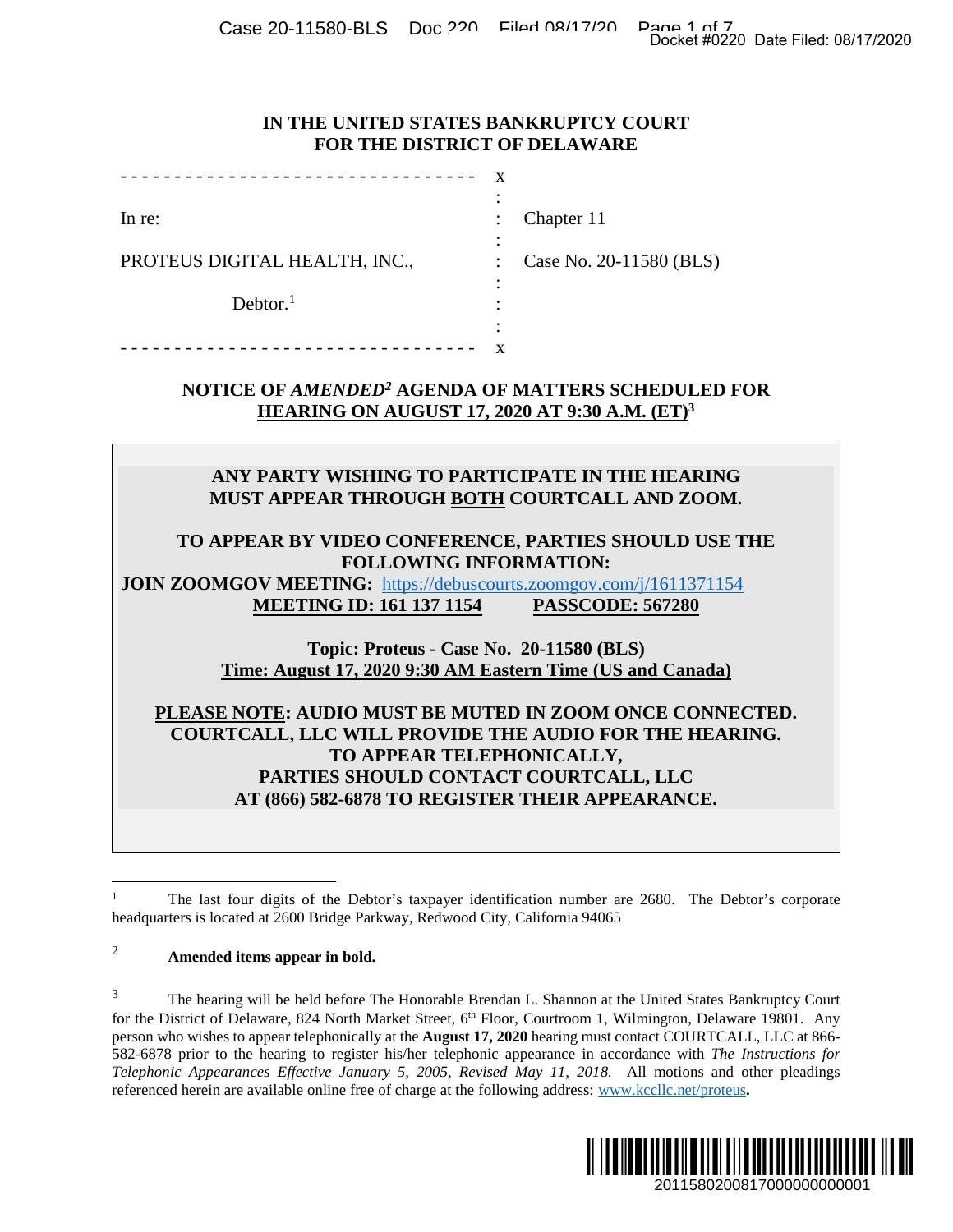## **I. CONTESTED MATTER GOING FORWARD:**

1. Debtor's Motion for Entry of (A) an Order (I) Approving Bidding Procedures in Connection with the Sale of Substantially All of the Debtor's Assets, (II) Approving Bid Protections, (III) Scheduling an Auction for and Hearing to Approve the Sale, (IV) Approving Form and Manner of Notice of Auction, Sale and Sale Hearing, (V) Approving Procedures for the Assumption and Assignment of Certain Executory Contracts and Unexpired Leases, (VI) Approving Form and Manner of Notice Thereof, and (VII) Granting Related Relief; and (B) an Order Authorizing and Approving (I) the Sale of Substantially All of the Debtor's Assets Free and Clear of Liens, Claims, Rights, Encumbrances and Other Interests, (II) the Assumption and Assignment of Certain Executory Contracts and Unexpired Leases, and (III) Granting Related Relief [Docket No. 53 – filed June 23, 2020]

Assignment and/or Cure Response/Objection Deadline: July 31, 2020 at 4:00 p.m. (ET); extended until August 6, 2020 at 4:00 p.m. for the Ad Hoc Committee of Preferred Equity Security Holders; extended until August 7, 2020 at 11:00 a.m. (ET) for Westport Office Park, LLC ("Westport")

Assignment and/or Cure Responses/Objections Received:

- A. Limited Objection and Reservation of Rights of DeWinter Group to Notice of Potential Assumption and Assignment of Executory Contracts or Unexpired Leases and Cure Costs [Docket No. 155 – filed July 29, 2020]
- B. Integron, Inc.'s Limited Objection to Debtor's Proposed Assumption and Assignment of a Contract for Wireless Connectivity and Proposed Cure Amount [Docket No. 158 – filed July 31, 2020]
- C. Oracle's Limited Objection and Reservation of Rights Regarding (A) Motion of Motion of Debtor for Entry of Orders Approving (I) the Sale of Substantially All of the Debtor's Assets Free and Clear of Liens, Claims, Rights, Encumbrances and Other Interests, (II) the Unexpired Leases, and (II) Granting Related Relief; and (B) Notice of Potential Assumption and Assignment of Executory Contracts or Unexpired Leases and Cure Costs [Docket No. 159 – filed July 31, 2020]
- D. CMIC Co., Ltd Objection to Notice of Potential Assumption and Assignment of Executory Contracts or Unexpired Leases and Cure Costs [unfiled]
- Sale Response/Objection Deadline: July 31, 2020 at 4:00 p.m. (ET); extended until August 6, 2020 at 1:00 p.m. (ET) for the Ad Hoc Equity Group; extended until August 7, 2020 at 11:00 a.m. (ET) for Westport Office Park, LLC ("Westport")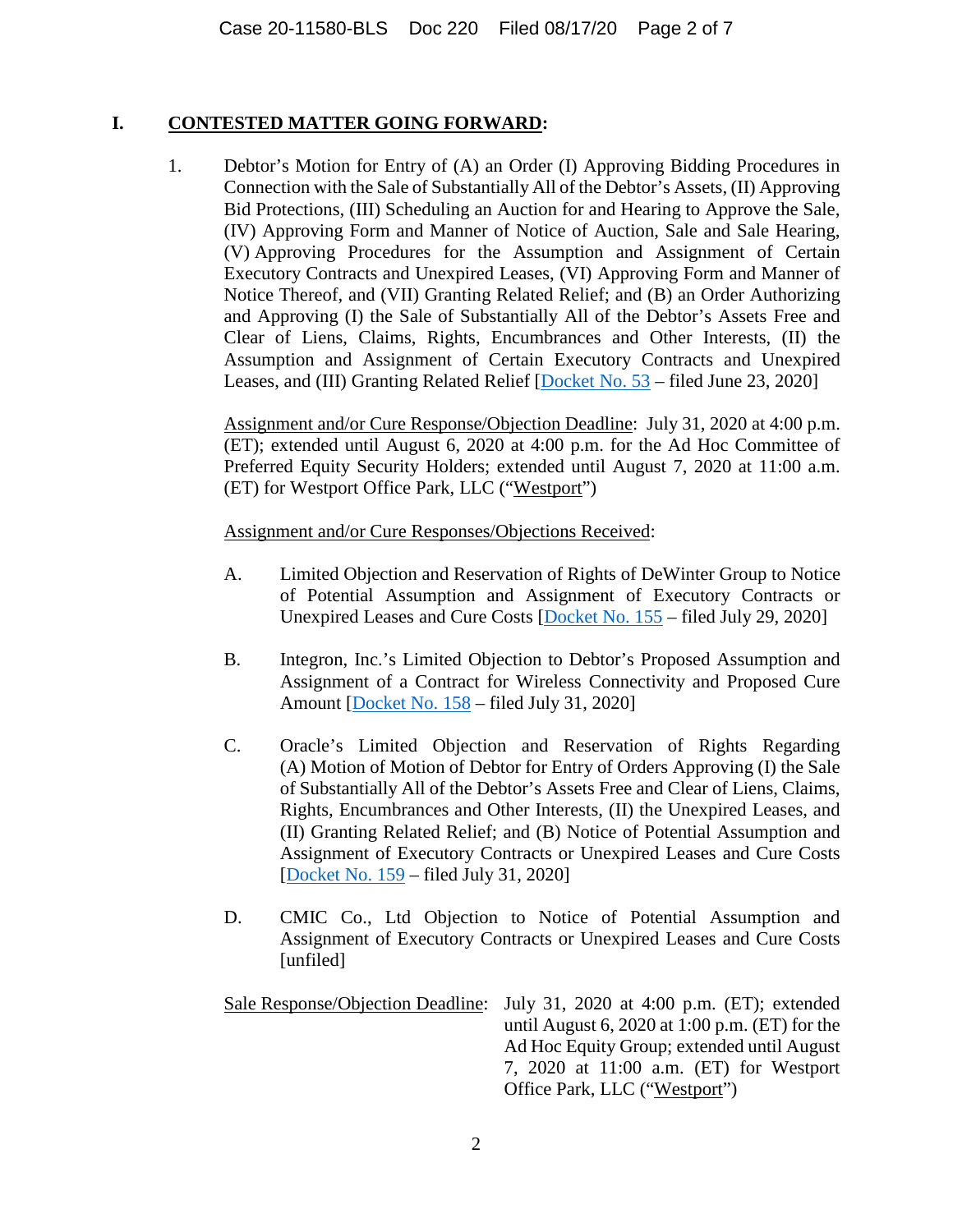# Sale Responses/Objections Received:

- A. Informal comments from the Office of the United States Trustee for the District of Delaware (the "U.S. Trustee")
- B. Objection of the Ad Hoc Committee of Equity Security Holders to Debtors' Sale of Substantially All of its Assets [Docket No. 173 – filed August 6, 2020]
- C. Debtor's Reply to Objection of the Ad Hoc Committee of Preferred Equity Security Holders to Debtor's Sale of Substantially All of Its Assets [Docket No. 186 (Exhibit B) – filed August 10, 2020]
- D. Joinder of OrbiMed Royalty Opportunities II, LP to Debtor's Reply to the Objection of the Ad Hoc Committee of Equity Security Holders to Debtors' Sale of Substantially All of its Assets [Docket No. 189 – filed August 10, 2020]
- **E. [SEALED] Supplemental Objection of the Ad Hoc Committee of Equity Security Holders to Debtor's Sale of Substantially All of Its Assets [Docket No. 215 – filed August 15, 2020]**

# Related Documents:

- i. Order (I) Approving Bidding Procedures in Connection with the Sale of Substantially All of the Debtor's Assets, (II) Approving Bid Protections, (III) Scheduling an Auction for and Hearing to Approve the Sale, (IV) Approving Form and Manner of Notice of Auction, Sale and Sale Hearing, (V) Approving Procedures for the Assumption and Assignment of Certain Executory Contracts and Unexpired Leases, (VI) Approving Form and Manner of Notice Thereof, and (VII) Granting Related Relief; and (B) an Order Authorizing and Approving (I) the Sale of Substantially All of the Debtor's Assets Free and Clear of Liens, Claims, Rights, Encumbrances and Other Interests, (II) the Assumption and Assignment of Certain Executory Contracts and Unexpired Leases, and (III) Granting Related Relief [Docket No. 125 – entered July 14, 2020]
- ii. Notice of Sale, Bidding Procedures, Auction, and Sale Hearing [Docket No. 130 – filed July 15, 2020]
- iii. Notice of Potential Assumption and Assignment of Executory Contracts or Unexpired Leases and Cure Costs [Docket No. 136 – filed July 21, 2020]
- iv. Notice of Filing of Proposed Sale Order [Docket No. 144 filed July 24, 2020]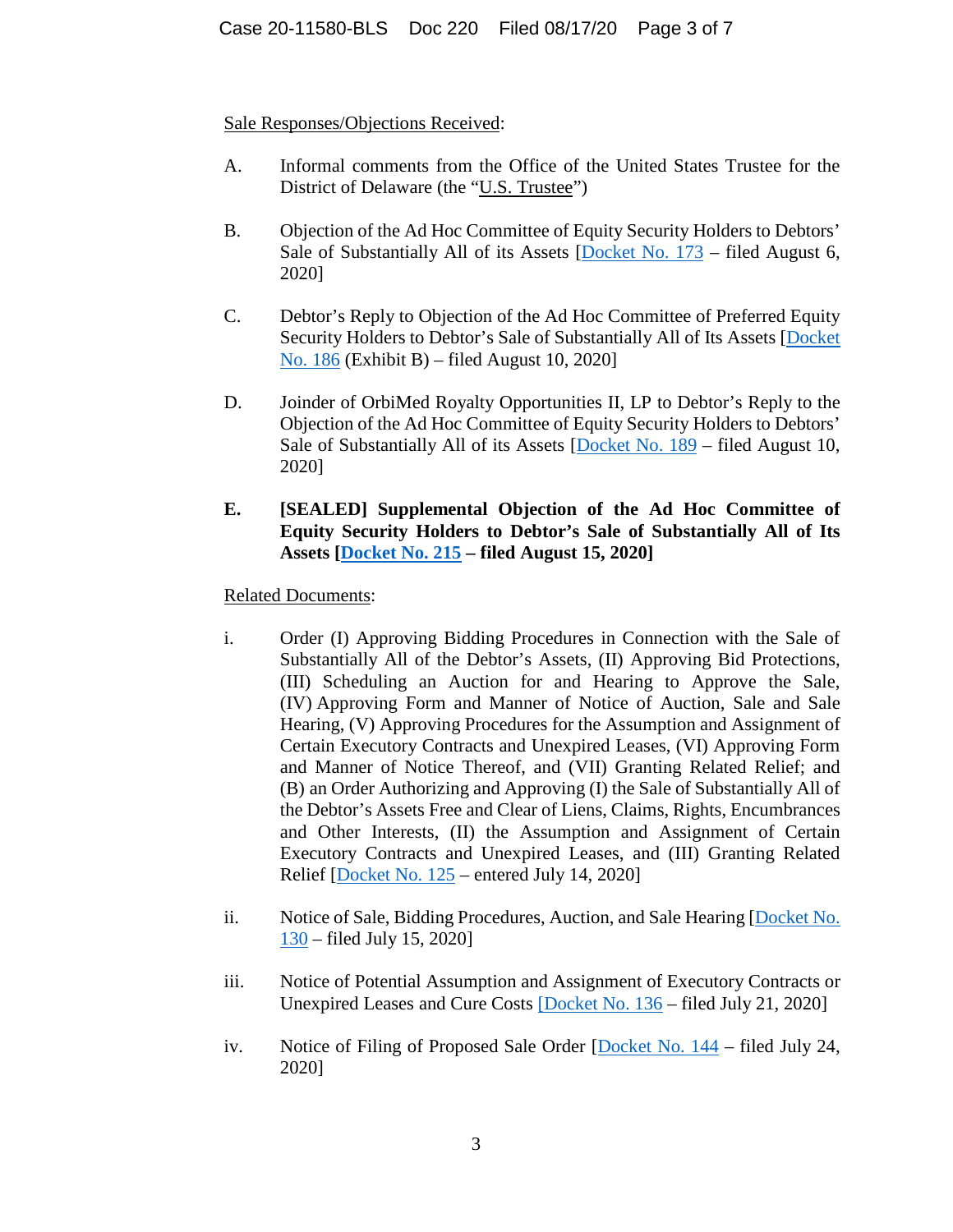- v. Supplemental Notice of Potential Assumption and Assignment of Executory Contracts or Unexpired Leases and Cure Costs [Docket No. 160 – filed July 31, 2020]
- vi. Notice of (I) Cancellation of Auction and (II) Designation of the Stalking Horse Bidder as the Successful Bidder [Docket No. 170 – filed August 5, 2020]
- vii. Amended Declaration of David Johnson [Docket No. 185 filed August 10, 2020]
- viii. Debtor's Motion for Leave to File and Serve Late Replies in Support of Debtor's Sale Motion [Docket No. 186 - filed August 10, 2020]
- ix. Supplemental Declaration of Lawrence R. Perkins in Support of Debtor's Motion for Entry of (A) an Order (I) Approving Bidding Procedures in Connection with the Sale of Substantially All of the Debtor's Assets, (II) Approving Bid Protections, (III) Scheduling an Auction for and Hearing to Approve the Sale, (IV) Approving Form and Manner of Notice of Auction, Sale and Sale Hearing, (V) Approving Procedures for the Assumption and Assignment of Certain Executory Contracts and Unexpired Leases, (VI) Approving Form and Manner of Notice Thereof, and (VII) Granting Related Relief; and (B) an Order Authorizing and Approving (I) the Sale of Substantially All of the Debtor's Assets Free and Clear of Liens, Claims, Rights, Encumbrances and Other Interests, (II) the Assumption and Assignment of Certain Executory Contracts and Unexpired Leases, and (III) Granting Related Relief [Docket No. 187 – filed August 10, 2020]
- x. Supplemental Declaration of Geoffrey Richards in Support of Debtor's Motion for Entry of (A) an Order (I) Approving Bidding Procedures in Connection with the Sale of Substantially All of the Debtor's Assets, (II) Approving Bid Protections, (III) Scheduling an Auction for and Hearing to Approve the Sale, (IV) Approving Form and Manner of Notice of Auction, Sale and Sale Hearing, (V) Approving Procedures for the Assumption and Assignment of Certain Executory Contracts and Unexpired Leases, (VI) Approving Form and Manner of Notice Thereof, and (VII) Granting Related Relief; and (B) an Order Authorizing and Approving (I) the Sale of Substantially All of the Debtor's Assets Free and Clear of Liens, Claims, Rights, Encumbrances and Other Interests, (II) the Assumption and Assignment of Certain Executory Contracts and Unexpired Leases, and (III) Granting Related Relief [Docket No. 188 – filed August 10, 2020]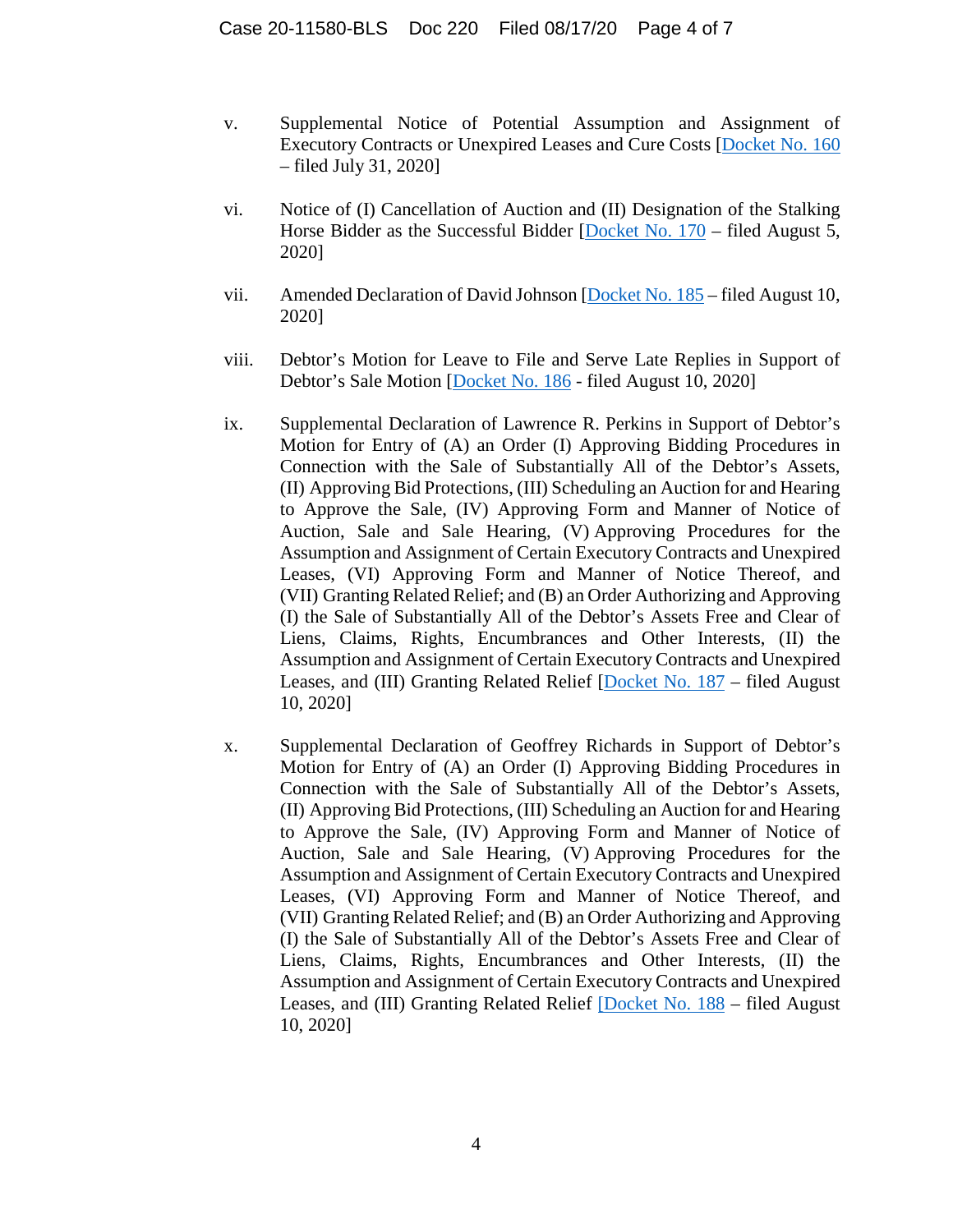- xi. Order Approving Motion for Leave to File and Serve Late Replies in Support of Debtor's Sale Motion [Docket No. 191 – entered August 10, 2020]
- xii. Motion for Leave to File Joinder and Statement of Otsuka America Pharmaceutical, Inc. in Support of Debtor's Motion for Entry of an Order Authorizing and Approving (I) the Sale of Substantially All of the Debtor's Assets Free and Clear of Liens, Claims, Rights, Encumbrances and Other Interests, (II) the Assumption and Assignment of Certain Executory Contracts and Unexpired Leases, and (III) Granting Related Relief [Docket No. 195 – filed August 10, 2020]
- xiii. Declaration of Edward Stelmakh in Support of Joinder and Limited Statement of Otsuka America Pharmaceutical, Inc. in Support of Debtor's Motion for Entry of an Order Authorizing and Approving (I) the Sale of Substantially All of the Debtor's Assets Free and Clear of Liens, Claims, Rights, Encumbrances and Other Interests, (II) the Assumption and Assignment of Certain Executory Contracts and Unexpired Leases, and (III) Granting Related Relief [Docket No. 196 – filed August 10, 2020]
- xiv. Order Approving Motion for Leave to File Joinder and Statement of Otsuka America Pharmaceutical, Inc. in Support of Debtor's Motion for Entry of an Order Authorizing and Approving (I) the Sale of Substantially All of the Debtor's Assets Free and Clear of Liens, Claims, Rights, Encumbrances and Other Interests, (II) the Assumption and Assignment of Certain Executory Contracts and Unexpired Leases, and (III) Granting Related Relief [Docket No. 199 – entered August 11, 2020]
- **xv. [SEALED] Declaration of Bruce M. Carroll, Jr. in Support of the Objection of the Ad Hoc Committee of Equity Security Holders to Debtor's Sale of Substantially All of Its Assets [Docket No. 214 – filed August 15, 2020]**
- **xvi. Motion of Ad Hoc Committee of Preferred Equity Security Holders to File Under Seal the (I) Supplemental Objection of the Ad Hoc Committee of Equity Security Holders to Debtor's Sale of Substantially All of Its Assets, Including Exhibits A and B, and (II) Declaration of Bruce M. Carroll, Jr. in Support of the Objection of the Ad Hoc Committee of Equity Security Holders to Debtors Sale of Substantially All of Its Assets [Docket No. 216 – filed August 15, 2020]**
- **xvii. [REDACTED] Response of Official Committee of Unsecured Creditors to (I) Objection of the Ad Hoc Committee of Equity Security Holders to the Debtor's Sale of Substantially all of its Assets and (II) Supplemental Objection of the Ad Hoc Committee of Equity**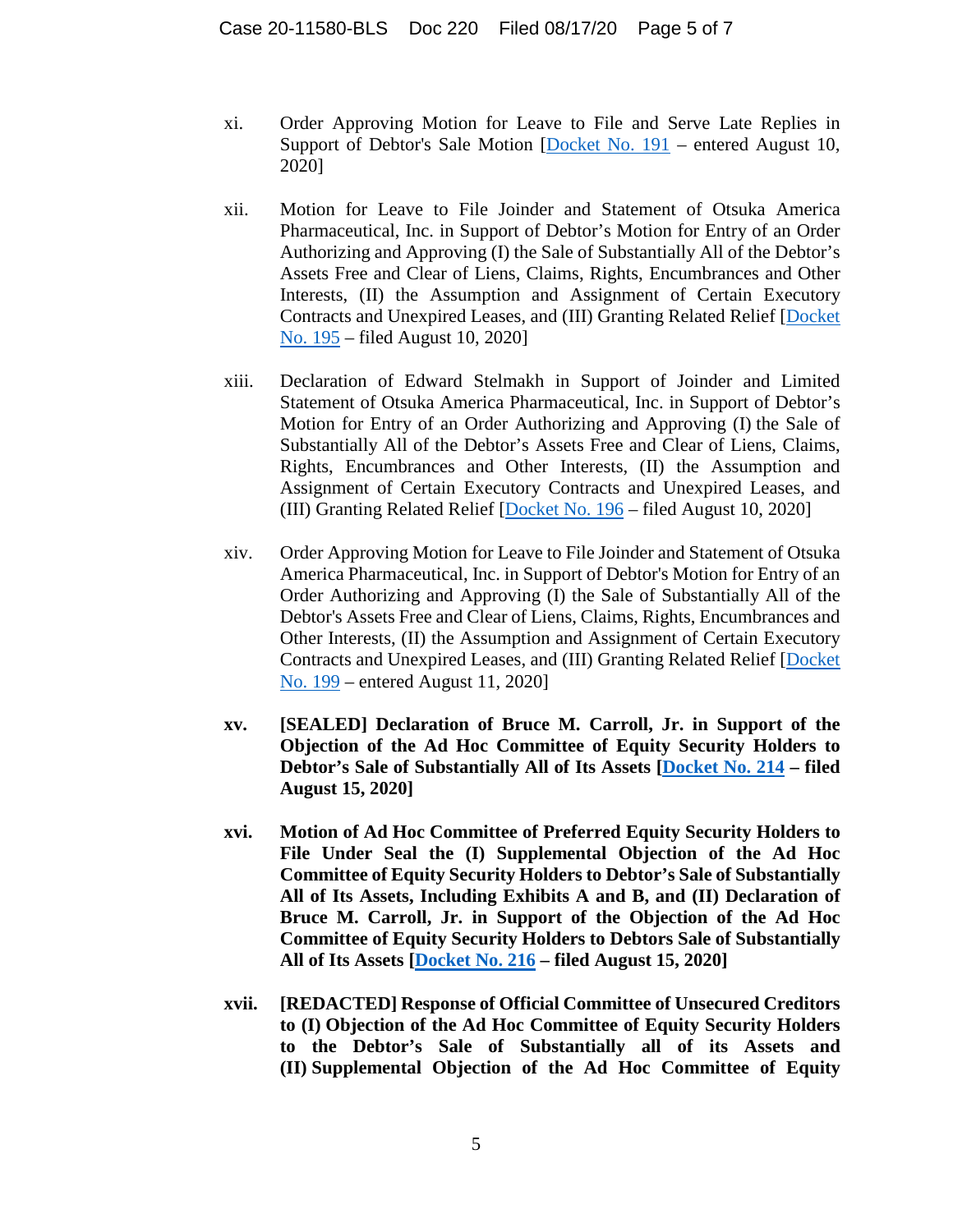**Security Holders to Debtors Sale of Substantially all of its Assets [Docket No. 218 – filed August 16, 2020]** 

- **xviii. Motion for Leave to File and Serve, under Seal, Response of the Official Committee of Unsecured Creditors to: (I) Objection of the Ad Hoc Committee of Equity Security Holders to the Debtor's Sale of Substantially All of Its Assets and (II) Supplemental Objection of the Ad Hoc Committee of Equity Security Holders to Debtor's Sale of Substantially All of Its Assets [Docket No. 219 – filed August 16, 2020]**
- **xix. [SEALED AND UNFILED] Response of Official Committee of Unsecured Creditors to (I) Objection of the Ad Hoc Committee of Equity Security Holders to the Debtor's Sale of Substantially all of its Assets and (II) Supplemental Objection of the Ad Hoc Committee of Equity Security Holders to Debtor's Sale of Substantially all of its Assets**

#### Witness Information:

- a. Debtor Witnesses: Lawrence R. Perkins, Interim Chief Executive Officer (testifying from Los Angeles, California); and Geoffrey Richards, Managing Director of Raymond James & Associates, Inc. (testifying from Jackson Hole, Wyoming)
- b. Ad Hoc Committee of Preferred Equity Security Holders Witness: David Johnson (testifying from Manhattan Beach, California)
- c. Otsuka America Pharmaceutical, Inc. Witness: Edward Stelmakh (testifying from Skillman, New Jersey)

# **d. Ad Hoc Committee of Equity Security Holders Witness: Bruce M. Carroll, Jr. (testifying from York, South Carolina}**

Status: The continued evidentiary hearing on the sale motion is going forward.